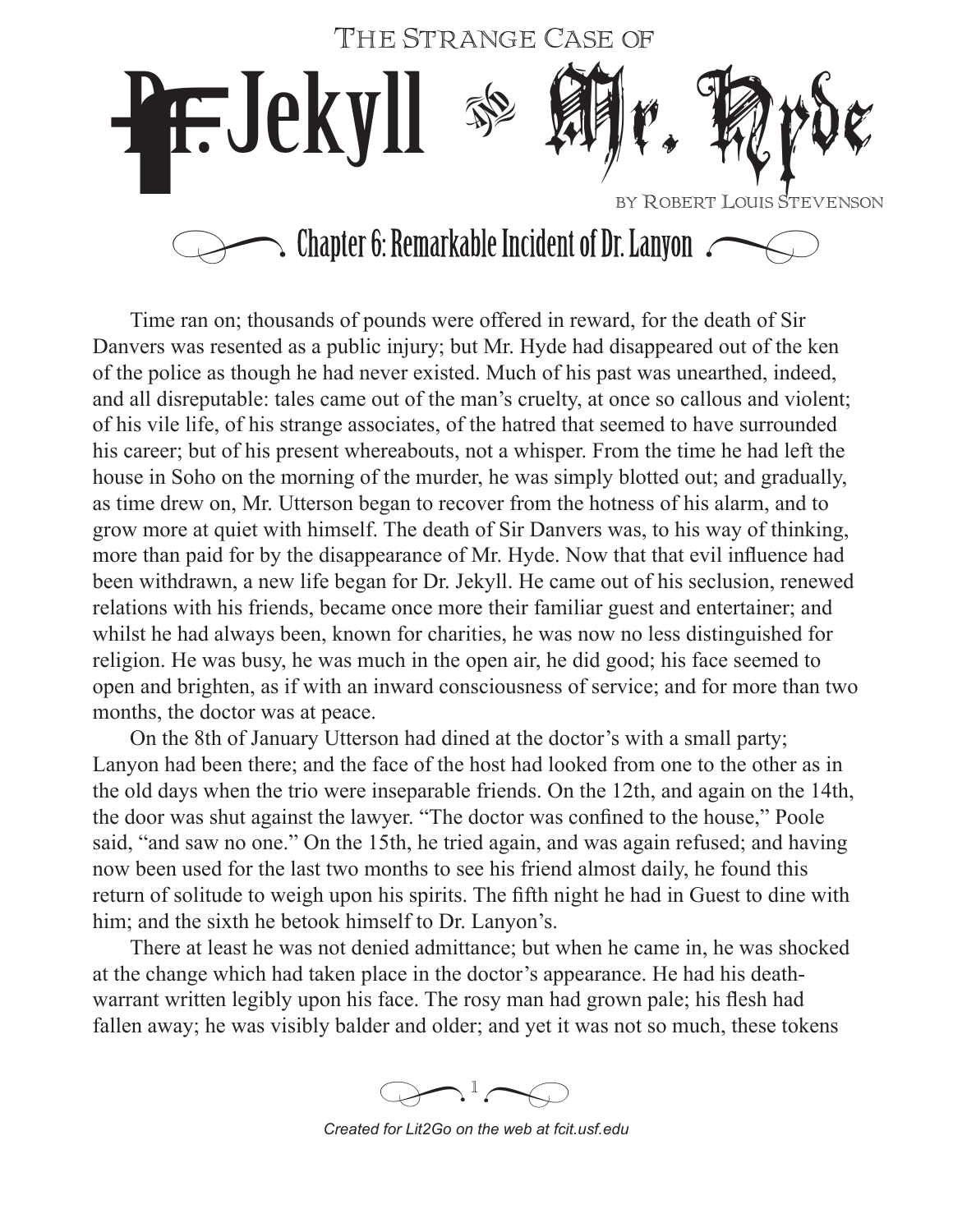of a swift physical decay that arrested the lawyer's notice, as a look in the eye and quality of manner that seemed to testify to some deep-seated terror of the mind. It was unlikely that the doctor should fear death; and yet that was what Utterson was tempted to suspect. "Yes," he thought; "he is a doctor, he must know his own state and that his days are counted; and the knowledge is more than he can bear." And yet when Utterson remarked on his ill-looks, it was with an air of greatness that Lanyon declared himself a doomed man.

"I have had a shock," he said, "and I shall never recover. It is a question of weeks. Well, life has been pleasant; I liked it; yes, sir, I used to like it. I sometimes think if we knew all, we should be more glad to get away."

"Jekyll is ill, too," observed Utterson. "Have you seen him?"

But Lanyon's face changed, and he held up a trembling hand. "I wish to see or hear no more of Dr. Jekyll," he said in a loud, unsteady voice. "I am quite done with that person; and I beg that you will spare me any allusion to one whom I regard as dead."

"Tut-tut," said Mr. Utterson; and then after a considerable pause, "Can't I do anything?" he inquired. "We are three very old friends, Lanyon; we shall not live to make others."

"Nothing can be done," returned Lanyon; "ask himself."

"He will not see me," said the lawyer.

"I am not surprised at that," was the reply. "Some day, Utterson, after I am dead, you may perhaps come to learn the right and wrong of this. I cannot tell you. And in the meantime, if you can sit and talk with me of other things, for God's sake, stay and do so; but if you cannot keep clear of this accursed topic, then, in God's name, go, for I cannot bear it."

As soon as he got home, Utterson sat down and wrote to Jekyll, complaining of his exclusion from the house, and asking the cause of this unhappy break with Lanyon; and the next day brought him a long answer, often very pathetically worded, and sometimes darkly mysterious in drift. The quarrel with Lanyon was incurable. "I do not blame our old friend," Jekyll wrote, "but I share his view that we must never meet. I mean from henceforth to lead a life of extreme seclusion; you must not be surprised, nor must you doubt my friendship, if my door is often shut even to you. You must suffer me to go my own dark way. I have brought on myself a punishment and a danger that I cannot name. If I am the chief of sinners, I am the chief of sufferers also. I could not think that this earth contained a place for sufferings and terrors so unmanning; and you can do but one thing, Utterson, to lighten this destiny, and that is to respect my silence." Utterson was amazed; the dark influence of Hyde had been withdrawn, the doctor had returned



*Created for Lit2Go on the web at fcit.usf.edu*